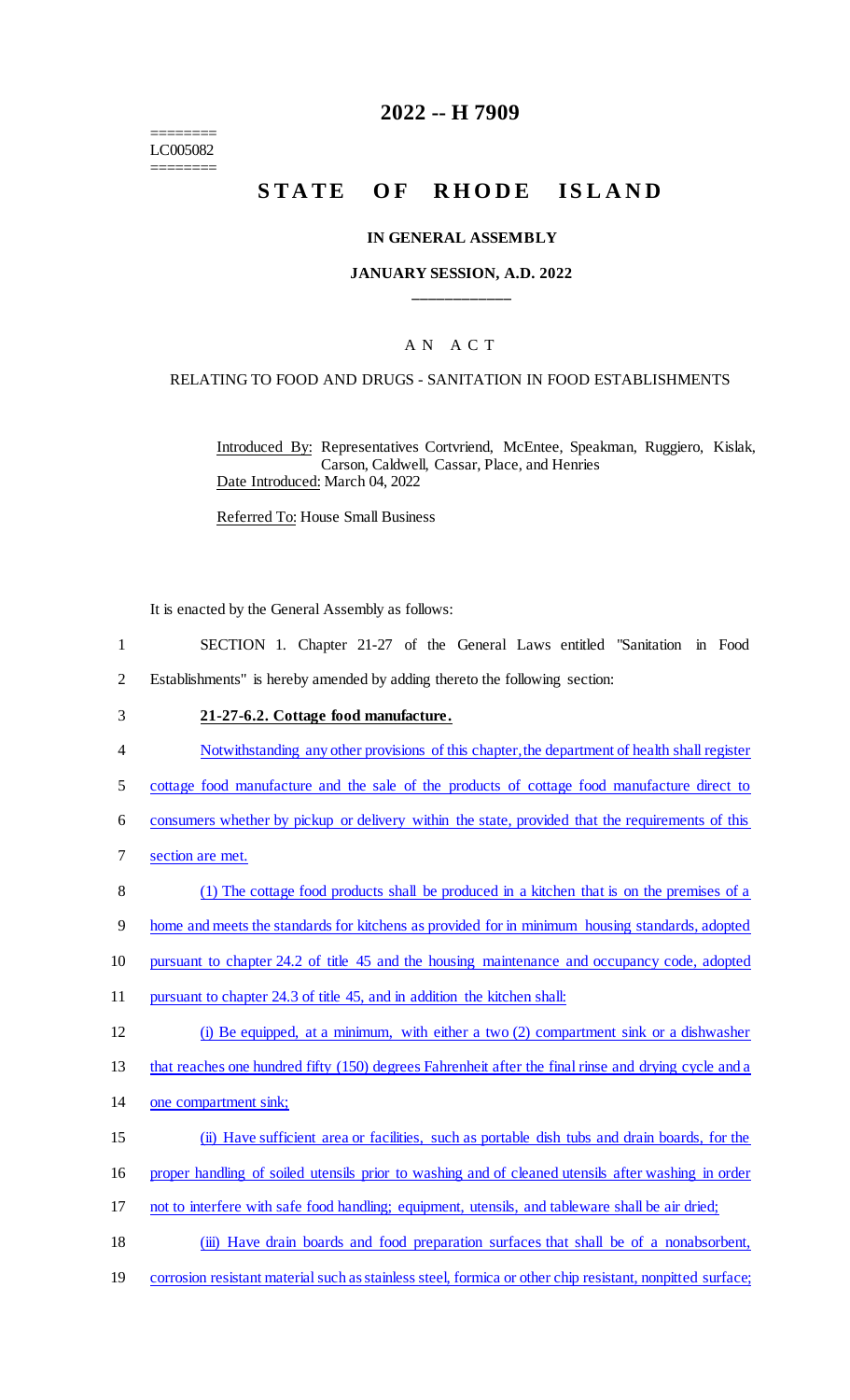| 1              | (iv) Have self-closing doors for bathrooms that open directly into the kitchen;                      |
|----------------|------------------------------------------------------------------------------------------------------|
| $\overline{2}$ | (v) If the home is on private water supply, the water supply shall be tested once per year;          |
| 3              | and                                                                                                  |
| 4              | (vi) Notwithstanding this subsection, the cottage food products may also be produced in a            |
| 5              | commercial kitchen licensed by the department and is leased or rented by the cottage food            |
| 6              | registrant; provided that, a record be maintained as to the dates the commercial kitchen was used    |
| 7              | and that ingredients used in the production of cottage foods are transported according to applicable |
| 8              | food safety standards and regulations promulgated by the department.                                 |
| 9              | (2) The cottage food products are prepared and produced ready for sale under the following           |
| 10             | conditions:                                                                                          |
| 11             | (i) Pets are kept out of food preparation and food storage areas at all times;                       |
| 12             | (ii) Cooking facilities shall not be used for domestic food purposes while cottage food              |
| 13             | products are being prepared;                                                                         |
| 14             | (iii) Garbage is placed and stored in impervious covered receptacles before it is removed            |
| 15             | from the kitchen, which removal shall be at least once each day that the kitchen is used for cottage |
| 16             | food manufacture;                                                                                    |
| 17             | (iv) Any laundry facilities which may be in the kitchen shall not be used during cottage             |
| 18             | food manufacture;                                                                                    |
| 19             | (v) Recipe(s) for each cottage food product with all the ingredients and quantities listed,          |
| 20             | and processing times and procedures, are maintained in the kitchen for review and inspection;        |
| 21             | (vi) An affixed label that contains:                                                                 |
| 22             | (A) Name, address, and telephone number;                                                             |
| 23             | (B) The ingredients of the cottage food product, in descending order of predominance by              |
| 24             | weight or volume;                                                                                    |
| 25             | (C) Allergen information, as specified by federal and state labeling requirements, such as           |
| 26             | milk, eggs, tree nuts, peanuts, wheat, and soybeans; and                                             |
| 27             | (D) The following statement printed in at least ten-point type in a clear and conspicuous            |
| 28             | manner that provides contrast to the background label: "Made by a Cottage Food Business"             |
| 29             | Registrant that is not Subject to Routine Government Food Safety Inspection" unless products have    |
| 30             | been prepared in a commercial kitchen licensed by the department.                                    |
| 31             | (3) Cottage food manufacture shall be limited to the production of baked goods that do not           |
| 32             | require refrigeration or time/temperature control for safety, including, but not limited to:         |
| 33             | (i) Double crust pies;                                                                               |
| 34             | (ii) Yeast breads;                                                                                   |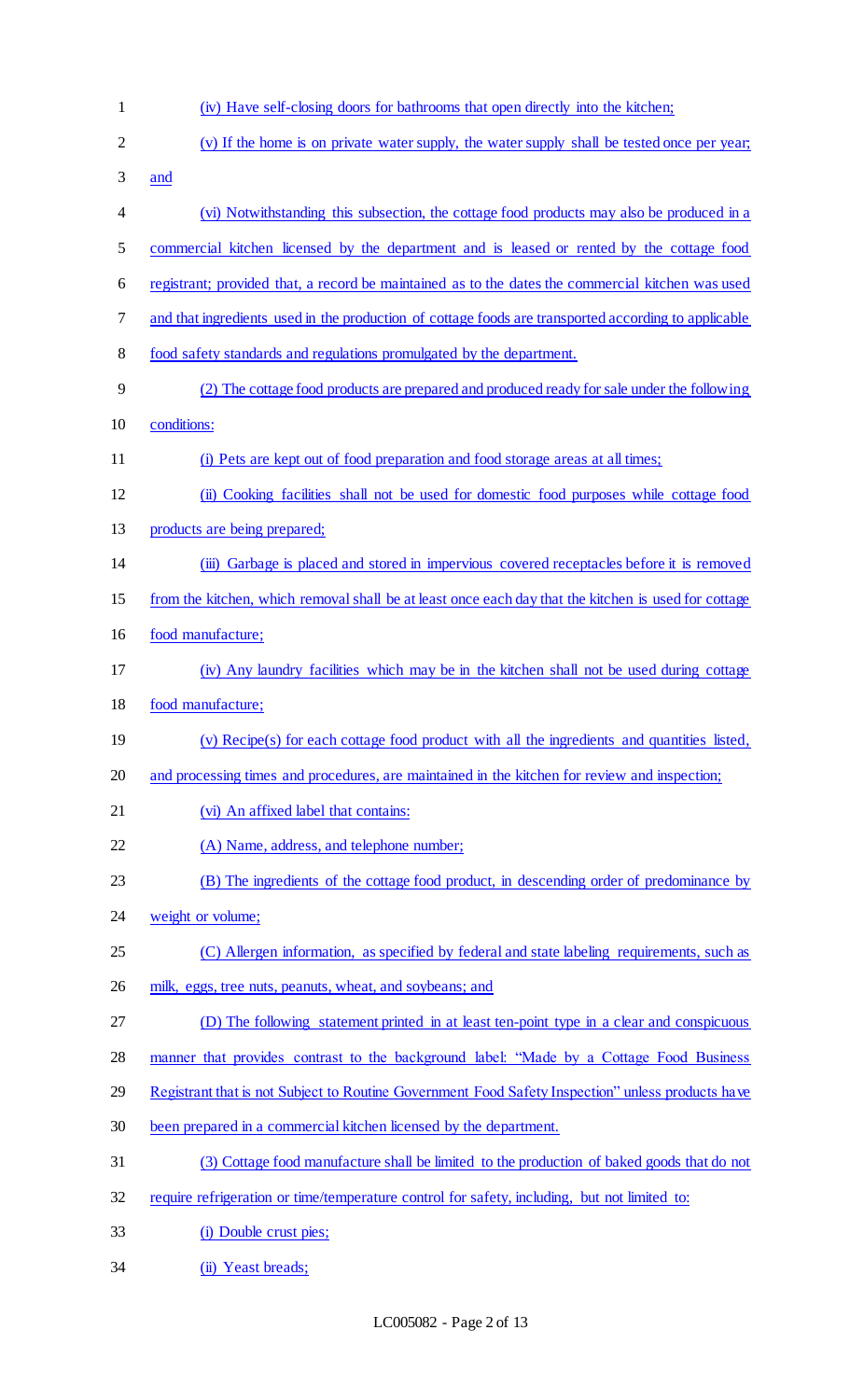(iii) Biscuits, brownies, cookies, muffins; (iv) Cakes that do not require refrigeration or temperature-controlled environment; and (v) Other baked goods as defined by the department. (4) Each cottage food manufacturer shall be registered with the department of health and shall require a notarized affidavit of compliance, in any form that the department may require, from the applicant that the requirements of this section have been met and the operation of the kitchen shall be in conformity with the requirements of this section. Prior to the initial registration, each cottage food manufacturer is required to successfully complete a food safety instructor training course approved by the department pursuant to § 21-27-11.3. A certificate of registration shall be issued by the department upon the payment of a fee as set forth in § 23-1-54 and the submission of 11 an affidavit of compliance. The certificate of registration shall be valid for one year after the date of issuance; provided, however, that the certificate may be revoked by the director at any time for noncompliance with the requirements of the section. The certificate of registration, with a copy of the affidavit of compliance, shall be kept in the kitchen where the cottage food manufacture takes place. The director of health shall have the authority to develop and issue a standard form for the affidavit of compliance to be used by persons applying for a certificate of registration; the form shall impose no requirements or certifications beyond those set forth in this section and § 21-27- 6.1. No certificates of registration shall be issued by the department prior to November 1, 2022. (5) No such operation shall engage in consignment or wholesale sales. The following additional locational sales by any such cottage food operation shall be prohibited: 21 (1) Grocery stores; 22 (2) Restaurants; 23 (3) Long-term care facilities; 24 (4) Group homes; 25 (5) Day care facilities; and 26 (6) Schools 27 Advertising and sales by Internet, mail and phone are permissible, provided the cottage food licensee or their designee shall deliver, in person, to the customer within the state. (6) Total annual gross sales for a cottage food operation shall not exceed twenty-five thousand dollars (\$25,000) per calendar year. If annual gross sales exceed the maximum annual gross sales amount allowed, the cottage food registrant shall either obtain a food processor license or cease operations. The director of health may request documentation to verify the annual gross sales figure of any cottage food operation.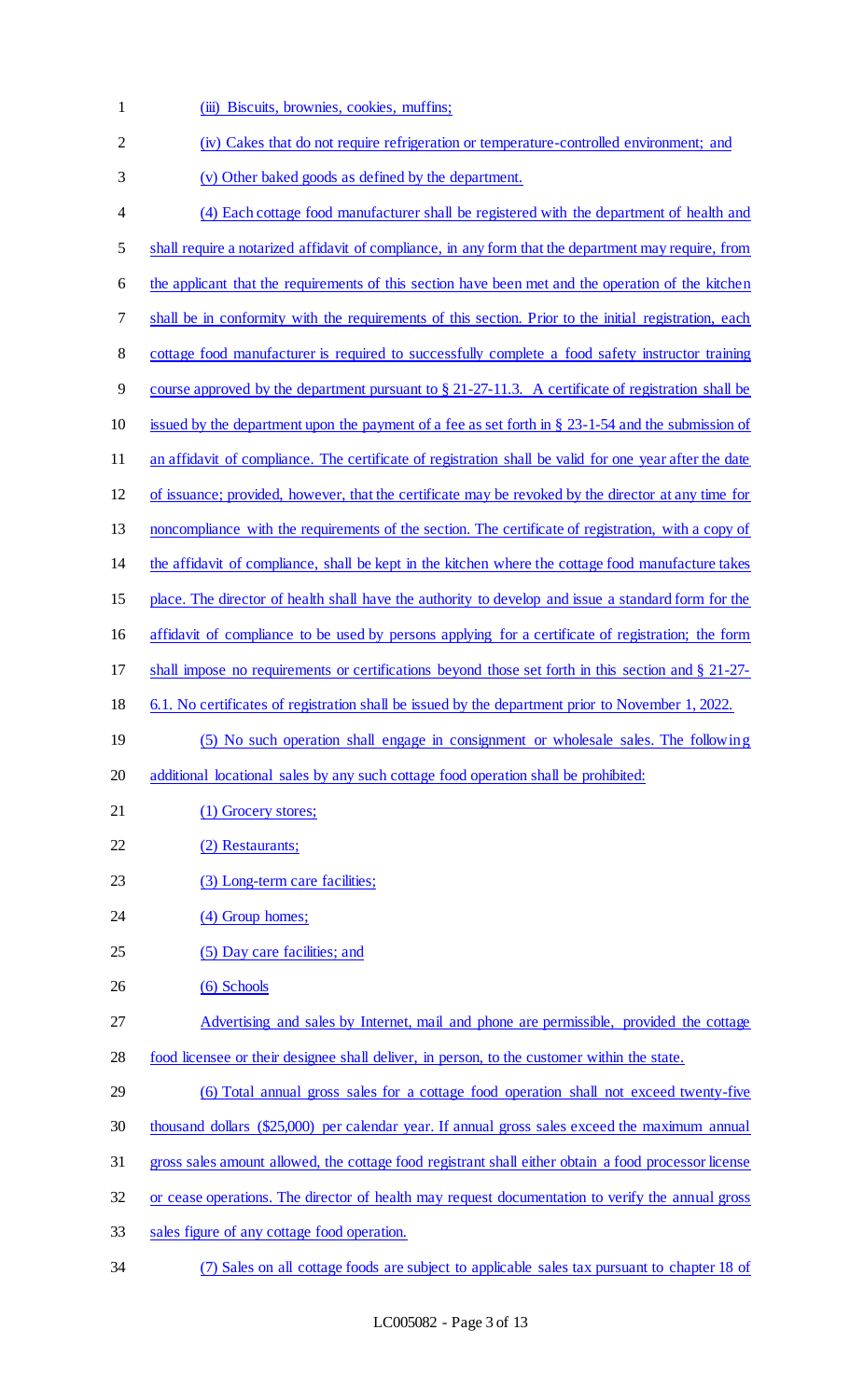1 <u>title 44.</u>

| $\overline{2}$ | (8) The director of health, or designee, may inspect a cottage food operation at any time to           |                     |                                                                                     |            |
|----------------|--------------------------------------------------------------------------------------------------------|---------------------|-------------------------------------------------------------------------------------|------------|
| 3              | ensure compliance with the provisions of this section. Nothing in this section shall be construed to   |                     |                                                                                     |            |
| 4              | prohibit the director of health, or designee, from investigating the registered area of a cottage food |                     |                                                                                     |            |
| 5              | operation in response to a foodborne illness outbreak, consumer complaint or other public health       |                     |                                                                                     |            |
| 6              | emergency.                                                                                             |                     |                                                                                     |            |
| 7              |                                                                                                        |                     | SECTION 2. Section 23-1-54 of the General Laws in Chapter 23-1 entitled "Department |            |
| 8              | of Health" is hereby amended to read as follows:                                                       |                     |                                                                                     |            |
| 9              | 23-1-54. Fees payable to the department of health.                                                     |                     |                                                                                     |            |
| 10             | Fees payable to the department shall be as follows:                                                    |                     |                                                                                     |            |
| 11             | <b>PROFESSION</b>                                                                                      | <b>RIGL</b> Section | Description of Fee                                                                  | <b>FEE</b> |
| 12             | Barbers/hairdressers                                                                                   | $5-10-10(a)$        | Renewal application                                                                 | \$25.00    |
| 13             | Barbers/hairdressers                                                                                   | $5-10-10(a)$        | Renewal application:                                                                |            |
| 14             | Manicuring                                                                                             |                     | Instructors and manicurists                                                         | \$25.00    |
| 15             | Barbers/hairdressers                                                                                   | $5-10-10(b)$        | Minimum late renewal fee                                                            | \$25.00    |
| 16             | Barbers/hairdressers                                                                                   | $5-10-10(b)$        | Maximum late renewal fee                                                            | \$100.00   |
| 17             | Barbers/hairdressers                                                                                   | $5-10-11[c]$        | Application fee                                                                     | \$25.00    |
| 18             | Barbers/hairdressers                                                                                   | $5-10-11[c]$        | Application fee: manicuring                                                         |            |
| 19             |                                                                                                        |                     | Instructors and manicurists                                                         | \$25.00    |
| 20             | Barbers/hairdressers                                                                                   | $5 - 10 - 13$       | Demonstrator's permit                                                               | \$90.00    |
| 21             | Barbers/hairdressers                                                                                   | $5-10-15$           | Shop license: initial                                                               | \$170.00   |
| 22             | Barbers/hairdressers                                                                                   | $5 - 10 - 15$       | Shop license: renewal                                                               | \$170.00   |
| 23             | Veterinarians                                                                                          | $5 - 25 - 10$       | Application fee                                                                     | \$40.00    |
| 24             | Veterinarians                                                                                          | $5 - 25 - 11$       | <b>Examination</b> fee                                                              | \$540.00   |
| 25             | Veterinarians                                                                                          | $5-25-12(a)$        | Renewal fee                                                                         | \$580.00   |
| 26             | Veterinarians                                                                                          | $5-25-12[c]$        | Late renewal fee                                                                    | \$120.00   |
| 27             | Podiatrists                                                                                            | $5-29-7$            | Application fee                                                                     | \$240.00   |
| 28             | Podiatrists                                                                                            | $5-29-11$           | Renewal fee: minimum                                                                | \$240.00   |
| 29             | Podiatrists                                                                                            | $5-29-11$           | Renewal fee: maximum                                                                | \$540.00   |
| 30             | Podiatrists                                                                                            | $5-29-13$           | Limited registration                                                                | \$65.00    |
| 31             | Podiatrists                                                                                            | $5-29-14$           | Limited registration:                                                               |            |
| 32             |                                                                                                        |                     | Academic faculty                                                                    | \$240.00   |
| 33             | Podiatrists                                                                                            | $5-29-14$           | Application fee:                                                                    |            |
| 34             |                                                                                                        |                     | Renewal minimum                                                                     | \$240.00   |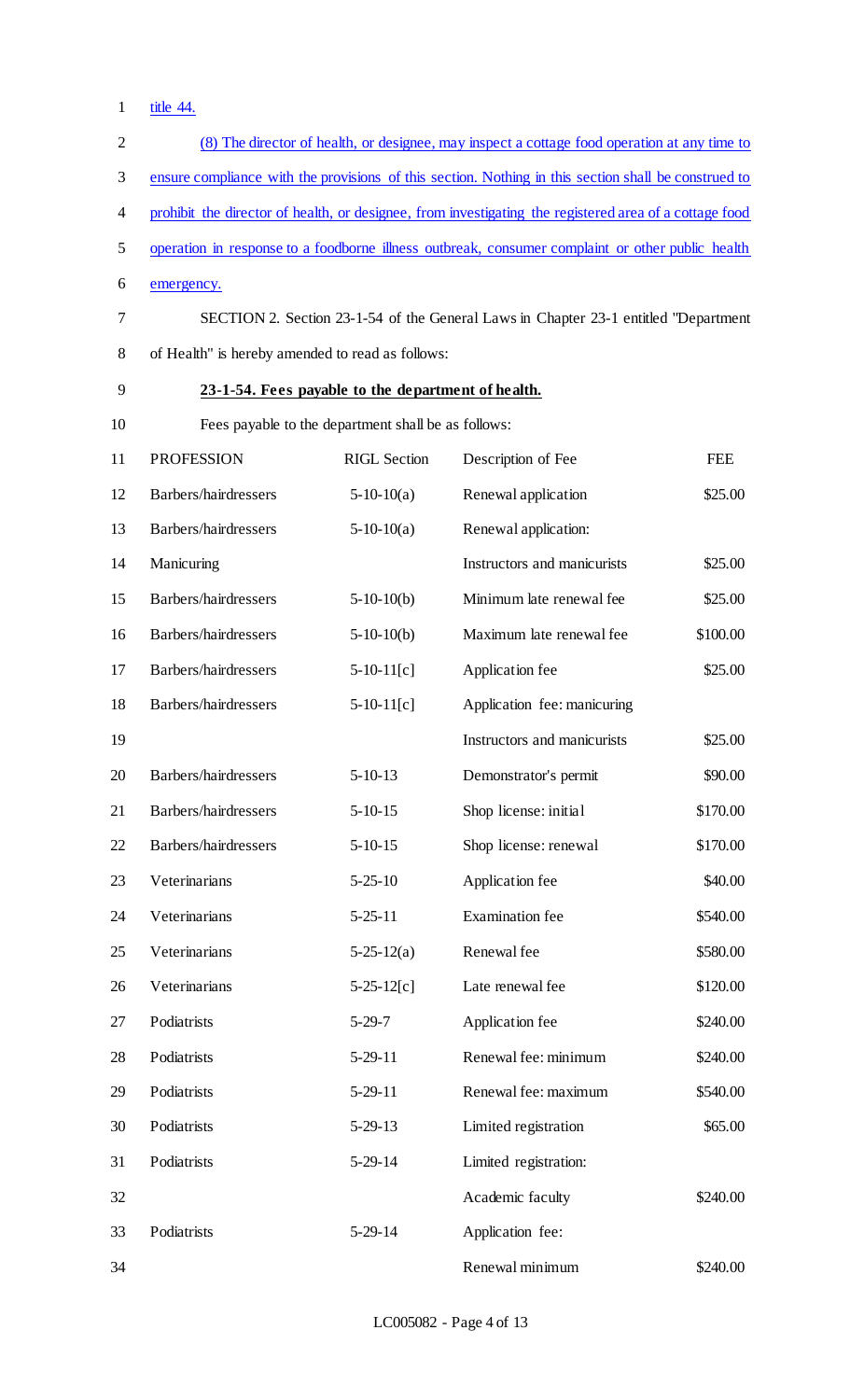| $\mathbf{1}$   | Podiatrists                               | $5-29-14$       | Application fee:                  |          |
|----------------|-------------------------------------------|-----------------|-----------------------------------|----------|
| $\mathbf{2}$   |                                           |                 | Renewal maximum                   | \$440.00 |
| 3              | Chiropractors                             | $5 - 30 - 6$    | <b>Examination fee:</b>           | \$210.00 |
| $\overline{4}$ | Chiropractors                             | $5 - 30 - 7$    | Examination exemption fee:        | \$210.00 |
| 5              | Chiropractors                             | $5-30-8(b)$     | <b>Exam Physiotherapy</b>         | \$210.00 |
| 6              | Chiropractors                             | $5-30-8(b)$     | Exam chiro and physiotherapy      | \$210.00 |
| 7              | Chiropractors                             | $5 - 30 - 12$   | Renewal fee                       | \$210.00 |
| $8\,$          | Dentists/dental hygienists                | $5-31.1-6(d)$   | Dentist: application fee          | \$965.00 |
| 9              | Dentists/dental hygienists                | $5-31.1-6(d)$   | Dental hygienist: application fee | \$65.00  |
| 10             | Dentists/dental hygienists                | $5-31.1-6(d)$   | Reexamination: dentist            | \$965.00 |
| 11             | Dentists/dental hygienists                | $5-31.1-6(d)$   | Reexamination: hygienist          | \$65.00  |
| 12             | Dentists/dental hygienists                | $5-31.1-21(b)$  | Reinstatement fee dentist         | \$90.00  |
| 13             | Dentists/dental hygienists                | $5-31.1-21(b)$  | Reinstatement fee hygienist       | \$90.00  |
| 14             | Dentists/dental hygienists                | $5-31.1-21(c)$  | Inactive status: dentist          | \$220.00 |
| 15             | Dentists/dental hygienists                | $5-31.1-21(c)$  | Inactive status: hygienist        | \$40.00  |
| 16             | Dentists/dental hygienists                | 5-31.1-22       | Limited registration              | \$65.00  |
| 17             | Dentists/dental hygienists                | $5-31.1-23[c]$  | Limited reg:                      |          |
| 18             |                                           |                 | Academic faculty                  | \$965.00 |
| 19             | Dentists/dental hygienists                | $5-31.1-23[c]$  | Limited reg:                      |          |
| 20             |                                           |                 | Academic faculty renewal          | \$500.00 |
| 21             | Electrolysis                              | $5 - 32 - 3$    | Application fee                   | \$25.00  |
| 22             | Electrolysis                              | $5-32-6(b)$     | Renewal fee                       | \$25.00  |
| 23             | Electrolysis                              | $5 - 32 - 7$    | Reciprocal license fee            | \$25.00  |
| 24             | Electrolysis                              | $5 - 32 - 17$   | Teaching license                  | \$25.00  |
| 25             | Funeral directors/embalmers               | 5-33.2-12       | Funeral establishment license     | \$120.00 |
| 26             | Funeral services establishments           |                 |                                   |          |
| 27             | Funeral directors/embalmers               | $5 - 33.2 - 15$ | Renewal: funeral/director         | \$90.00  |
| 28             | Funeral services establishments embalmer  |                 |                                   | \$30.00  |
| 29             | Funeral directors/embalmers               | 5-33.2-12       | Funeral branch ofc license        | \$90.00  |
| 30             | Funeral directors/embalmers               | 5-33.2-13.1     | Crematories: application fee      | \$120.00 |
| 31             | Funeral services establishments           |                 |                                   |          |
| 32             | Funeral directors/embalmers               | $5 - 33.2 - 15$ | Renewal: funeral/director         | \$120.00 |
| 33             | Funeral Svcs establishments establishment |                 |                                   |          |
| 34             | Funeral directors/embalmers               | $5 - 33.2 - 15$ | Additional branch office          |          |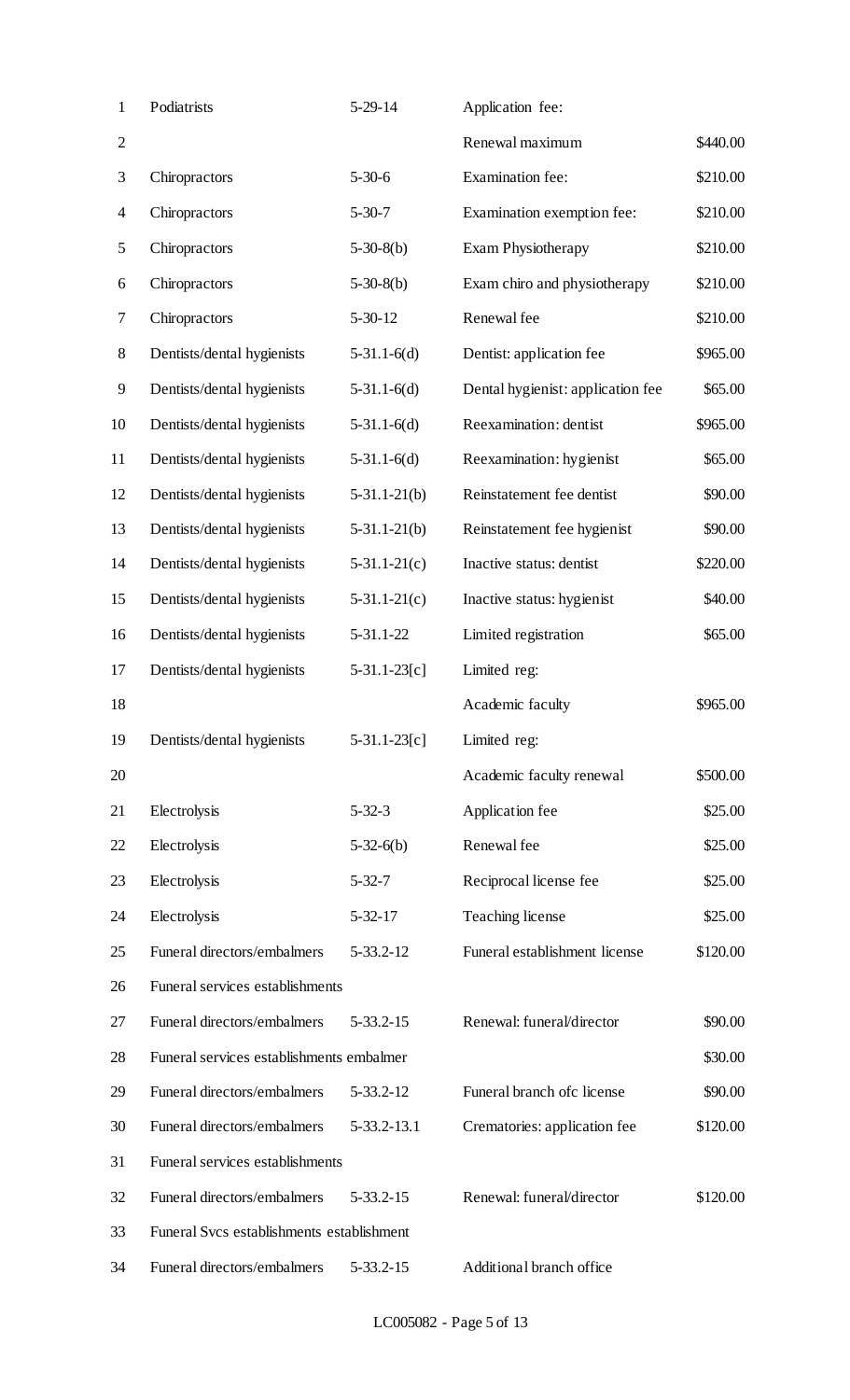| $\mathbf{1}$   | <b>Funeral services Establishments licenses</b> |                 |                                   | \$120.00   |
|----------------|-------------------------------------------------|-----------------|-----------------------------------|------------|
| $\overline{2}$ | Funeral directors/embalmers                     | $5 - 33.2 - 15$ | Crematory renewal fee             |            |
| 3              | Funeral svcs establishments                     |                 |                                   | \$120.00   |
| 4              | Funeral directors/embalmers                     | $5 - 33.2 - 15$ | Late renewal fee                  |            |
| 5              | Funeral svcs establishments (All license types) |                 |                                   | \$25.00    |
| 6              | Funeral directors/embalmers                     | $5-33.2-16(a)$  | Intern registration fee           |            |
| 7              | <b>Funeral Services establishments</b>          |                 |                                   | \$25.00.   |
| $8\,$          | <b>Nurses</b>                                   | $5 - 34 - 12$   | RN Application fee                | \$135.00   |
| 9              | <b>Nurses</b>                                   | $5 - 34 - 16$   | LPN Application fee               | \$45.00    |
| 10             | <b>Nurses</b>                                   | $5 - 34 - 19$   | Renewal fee: RN                   | \$135.00   |
| 11             | <b>Nurses</b>                                   | $5 - 34 - 19$   | Renewal fee: LPN                  | \$45.00    |
| 12             | <b>Nurses</b>                                   | $5 - 34 - 37$   | RNP application fee               | \$80.00    |
| 13             | <b>Nurses</b>                                   | $5 - 34 - 37$   | RNP renewal fee                   | \$80.00    |
| 14             | <b>Nurses</b>                                   | $5 - 34 - 37$   | RNP prescriptive privileges       | \$65.00    |
| 15             | <b>Nurses</b>                                   | $5 - 34 - 40.3$ | Clin nurse spec application       | \$80.00    |
| 16             | <b>Nurses</b>                                   | $5 - 34 - 40.3$ | Clin nurse spec renewal           | \$80.00    |
| 17             | <b>Nurses</b>                                   | $5 - 34 - 40.3$ | Clin nurse spec Rx privilege      | \$65.00    |
| 18             | Nurse anesthetists                              | $5-34.2-4(a)$   | CRNA application fee              | \$80.00    |
| 19             | Nurse anesthetists                              | $5-34.2-4(b)$   | CRNA renewal fee                  | \$80.00    |
| 20             | Optometrists                                    | $5-35.1-4$      | Application fee                   | \$280.00   |
| 21             | Optometrists                                    | $5 - 35.1 - 7$  | Renewal fee                       | \$280.00   |
| 22             | Optometrists                                    | $5 - 35.1 - 7$  | Late fee                          | \$90.00    |
| 23             | Optometrists                                    | $5 - 35.1 - 7$  | Reactivation of license fee       | \$65.00    |
| 24             | Optometrists                                    | $5-35.1-19(b)$  | Violations of section             | \$650.00   |
| 25             | Optometrists                                    | $5 - 35.1 - 20$ | Violations of chapter             | \$260.00   |
| 26             | Opticians                                       | $5 - 35.2 - 3$  | Application fee                   | \$30.00    |
| 27             | Physicians                                      | $5 - 37 - 2$    | Application fee                   | \$1,090.00 |
| 28             | Physicians                                      | $5 - 37 - 2$    | Re-examination fee                | \$1,090.00 |
| 29             | Physicians                                      | $5-37-10(b)$    | Late renewal fee                  | \$170.00   |
| 30             | Physicians                                      | $5 - 37 - 16$   | Limited registration fee          | \$65.00    |
| 31             | Physicians                                      | $5-37-16.1$     | Ltd reg: academic faculty         | \$600.00   |
| 32             | Physicians                                      | $5-37-16.1$     | Ltd reg: academic Faculty renewal | \$170.00   |
| 33             | Acupuncture                                     | $5 - 37.2 - 10$ | Application fee                   | \$310.00   |
| 34             | Acupuncture                                     | $5-37.2-13(4)$  | Acupuncture assistant             | \$310.00   |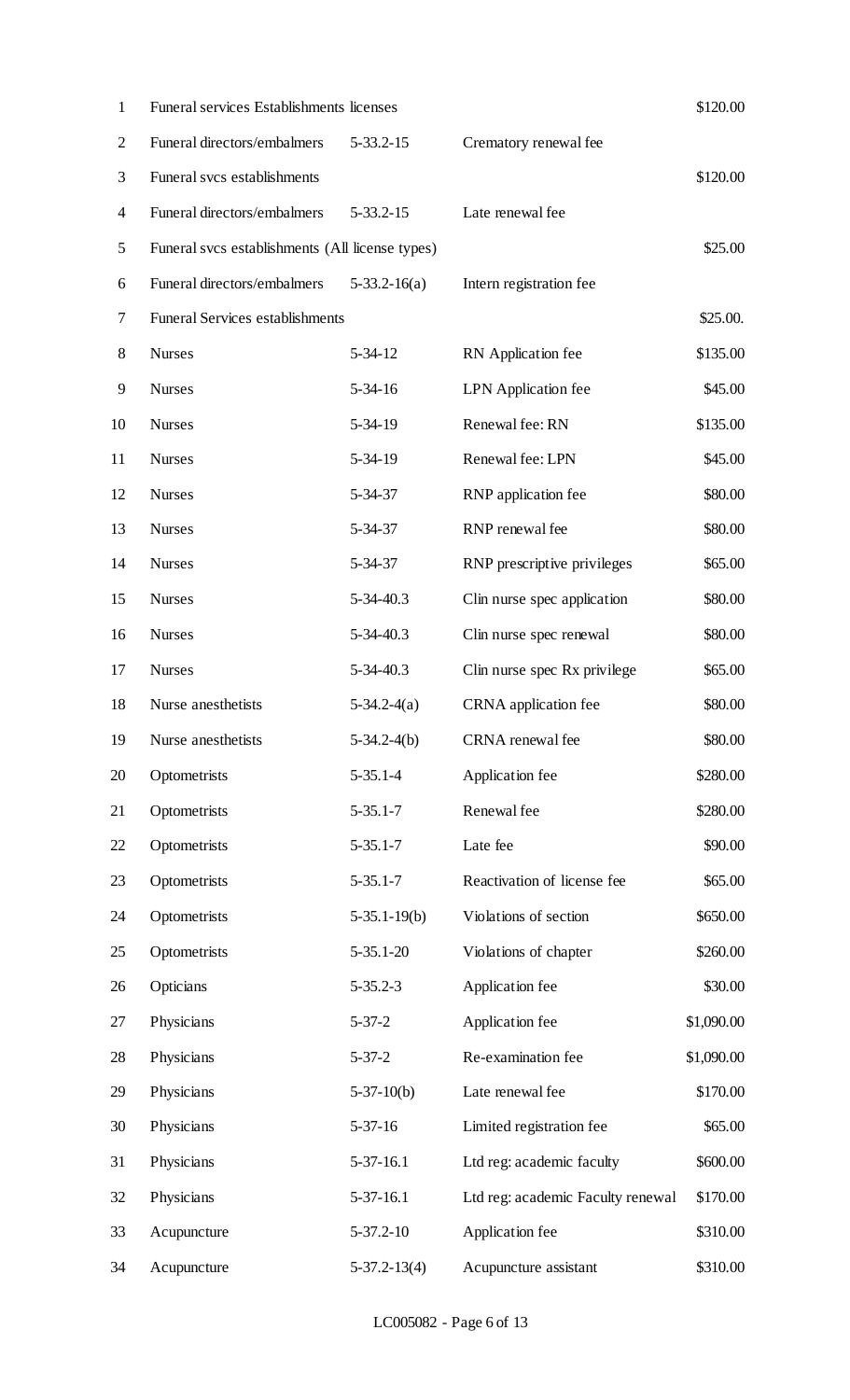| $\mathbf{1}$   |                                                |                | Licensure fee                               | \$170.00 |
|----------------|------------------------------------------------|----------------|---------------------------------------------|----------|
| $\overline{2}$ | Social workers                                 | $5-39.1-9$     | Application fee                             | \$70.00  |
| 3              | Social workers                                 | 5-39.1-9       | Renewal fee                                 | \$70.00  |
| 4              | Physical therapists                            | $5-40-8$       | Application fee                             | \$155.00 |
| 5              | Physical therapists                            | $5-40-8.1$     | Application: physical therapy               |          |
| 6              |                                                |                | assistants                                  | \$50.00  |
| 7              | Physical therapists                            | $5-40-10(a)$   | Renewal fee: Physical therapists            | \$155.00 |
| $8\,$          | Physical therapists                            | $5-40-10(a)$   | Renewal fee: Physical therapy               |          |
| 9              |                                                |                | assistants                                  | \$50.00  |
| 10             | Physical therapists                            | $5-40-10[c]$   | Late renewals                               | \$50.00  |
| 11             | Occupational therapists                        | $5-40.1-12(2)$ | Renewal fee                                 | \$140.00 |
| 12             | Occupational therapists                        | $5-40.1-12(5)$ | Late renewal fee                            | \$50.00  |
| 13             | Occupational therapists                        | $5-40.1-12(b)$ | Reactivation fee                            | \$140.00 |
| 14             | Occupational therapists                        | $5-40.1-13$    | Application fee                             | \$140.00 |
| 15             | Psychologists                                  | $5 - 44 - 12$  | Application fee                             | \$230.00 |
| 16             | Psychologists                                  | $5-44-13$      | Temporary permit                            | \$120.00 |
| 17             | Psychologists                                  | $5-44-15[c]$   | Renewal fee                                 | \$230.00 |
| 18             | Psychologists                                  | $5-44-15(e)$   | Late renewal fee                            | \$50.00  |
| 19             | Nursing home administrators                    | $5 - 45 - 10$  | Renewal fee                                 | \$160.00 |
| 20             | Speech pathologist/audiologists 5-48-1(14)     |                | Speech lang support personnel:              |          |
| 21             |                                                |                | late filing                                 | \$90.00  |
| 22             | Speech pathologist/audiologists $5-48-9(a)$    |                | Application fee: Audiologist                | \$65.00  |
| 23             | Speech pathologist/audiologists $5-48-9(a)$    |                | Application fee:                            |          |
| 24             |                                                |                | Speech Pathologist                          | \$145.00 |
| 25             | Speech pathologist/audiologists 5-48-9(a)      |                | Renewal fee: Audiologist                    | \$65.00  |
| 26             | Speech pathologist/audiologists 5-48-9(a)      |                | Renewal fee: Speech Pathologist             | \$145.00 |
| 27             | Speech pathologist/audiologists 5-48-9(a)      |                | Provisional license: renewal fee            | \$65.00  |
| 28             | Speech pathologist/audiologists 5-48-9(b)      |                | Late renewal fee                            | \$50.00  |
| 29             | Speech pathologist/audiologists $5-48-9(d)(1)$ |                | Reinstatement fee: audiologist              | \$65.00  |
| 30             | Speech pathologist/audiologists $5-48-9(d)(1)$ |                | Reinstatement fee: audiologist              | \$65.00  |
| 31             |                                                |                | speech pathologists                         | \$145.00 |
| 32             |                                                |                | personnel: late filing                      | \$65.00  |
| 33             | Hearing aid dealers/fitters                    | $5-49-6(a)$    | License endorsement Examination fee \$25.00 |          |
| 34             | Hearing aid dealers/fitters                    | $5-49-8(b)$    | Temporary permit fee                        | \$25.00  |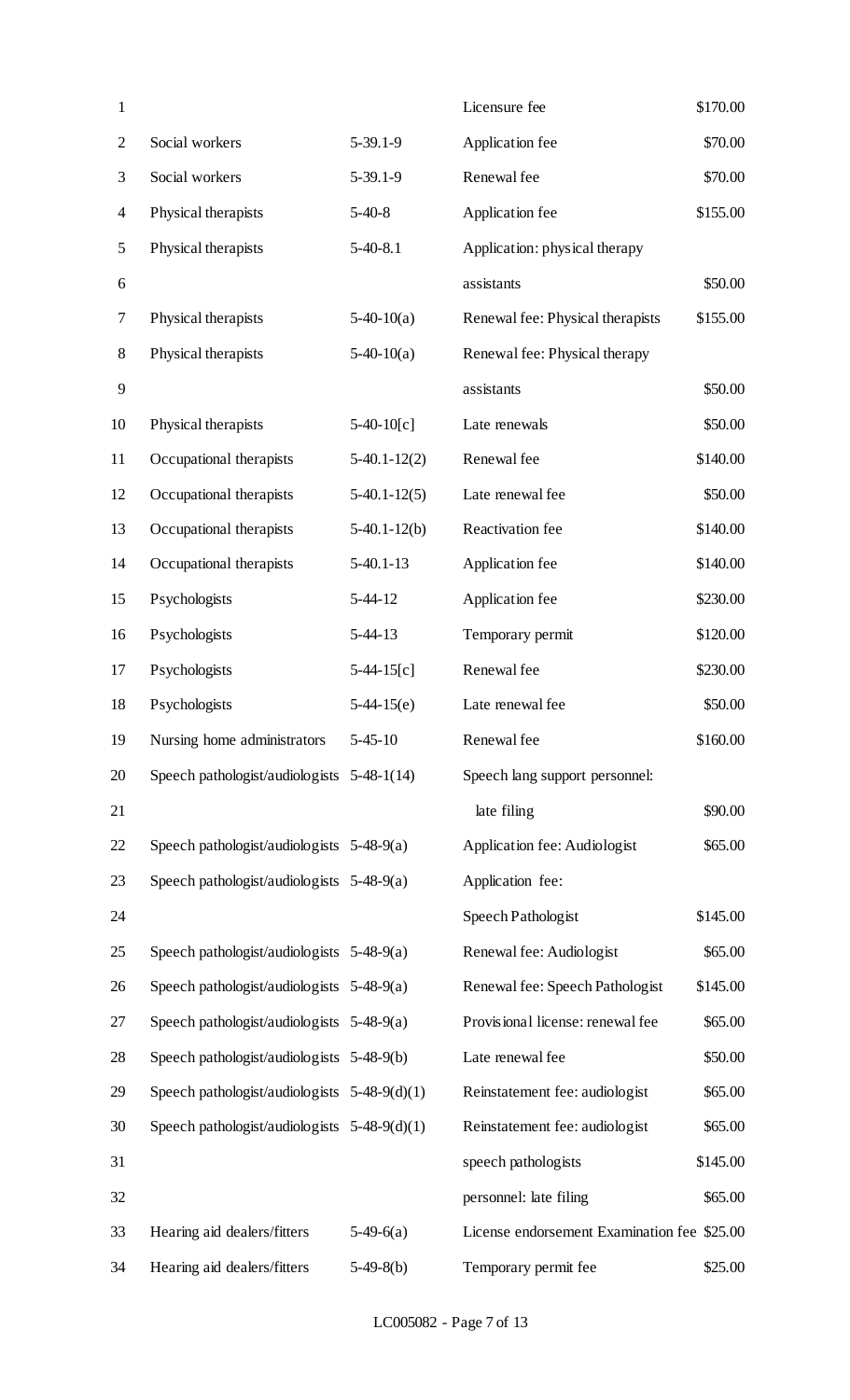| $\mathbf{1}$   | Hearing aid dealers/fitters         | $5-49-8(d)$     | Temporary permit renewal fee      | \$35.00  |
|----------------|-------------------------------------|-----------------|-----------------------------------|----------|
| $\overline{2}$ | Hearing aid dealers/fitters         | $5-49-11(a)(1)$ | License fee                       | \$25.00  |
| 3              | Hearing aid dealers/fitters         | $5-49-11(b)$    | License renewal fee               | \$25.00  |
| $\overline{4}$ | Hearing aid dealers/fitters         | $5-49-11[c]$    | License renewal late fee          | \$25.00  |
| 5              | Physician assistants                | $5-54-9(4)$     | Application fee                   | \$110.00 |
| 6              | Physician assistants                | $5-54-11(b)$    | Renewal fee                       | \$110.00 |
| 7              | Orthotics/prosthetic practice       | $5-59.1-5$      | Application fee                   | \$120.00 |
| $8\,$          | Orthotics/prosthetic practice       | $5-59.1-12$     | Renewal fee                       | \$120.00 |
| 9              | Athletic trainers                   | $5 - 60 - 11$   | Application fee                   | \$60.00  |
| 10             | Athletic trainers                   | $5-60-11$       | Renewal fee                       | \$60.00  |
| 11             | Athletic trainers                   | $5-60-11$       | Late renewal fee                  | \$25.00  |
| 12             | Mental health counselors            | $5 - 63.2 - 16$ | Application fee: Marriage         |          |
| 13             | Marriage and family therapists      |                 | Family therapist                  | \$130.00 |
| 14             | Mental health counselors            | $5-63.2-16$     | Application fee: Mental           |          |
| 15             | Marriage and family therapists      |                 | Health counselors                 | \$70.00  |
| 16             | Mental health counselors            | $5-63.2-16$     | Reexamination fee:                |          |
| 17             | Marriage and family therapists      |                 | Marriage/family therapist         | \$130.00 |
| 18             | Mental health counselors            | $5 - 63.2 - 16$ | Reexamination fee:                |          |
| 19             | Marriage and family therapists      |                 | Mental health counselors          | \$70.00  |
| 20             | Mental health counselors            | $5-63.2-17(a)$  | Renewal fee: Marriage             |          |
| 21             | Marriage and Family therapists      |                 | Family therapist                  | \$130.00 |
| 22             | Mental health counselors            | $5-63.2-17(a)$  | Renewal fee:                      |          |
| 23             | Marriage and Family therapist       |                 | Mental health counselor           | \$50.00  |
| 24             | Mental health counselors            | $5-63.2-17(b)$  | Late renewal fee                  |          |
| 25             | Marriage and Family therapist       |                 | Marriage and family therapist     | \$90.00  |
| 26             | Dieticians                          | $5-64-6(b)$     | Application fee                   | \$75.00  |
| 27             | Dieticians                          | $5-64-7$        | Graduate status: Application fee: | \$75.00  |
| 28             | Dieticians                          | $5-64-8$        | Renewal fee                       | \$75.00  |
| 29             | Dieticians                          | $5-64-8$        | Reinstatement fee                 | \$75.00  |
| 30             | Radiologic technologists            | $5 - 68.1 - 10$ | Application fee maximum           | \$190.00 |
| 31             | Licensed chemical dependency 5-69-9 |                 | Application fee                   | \$75.00  |
| 32             | professionals                       |                 |                                   |          |
| 33             | Licensed chemical dependency 5-69-9 |                 | Renewal fee                       | \$75.00  |
| 34             | professionals                       |                 |                                   |          |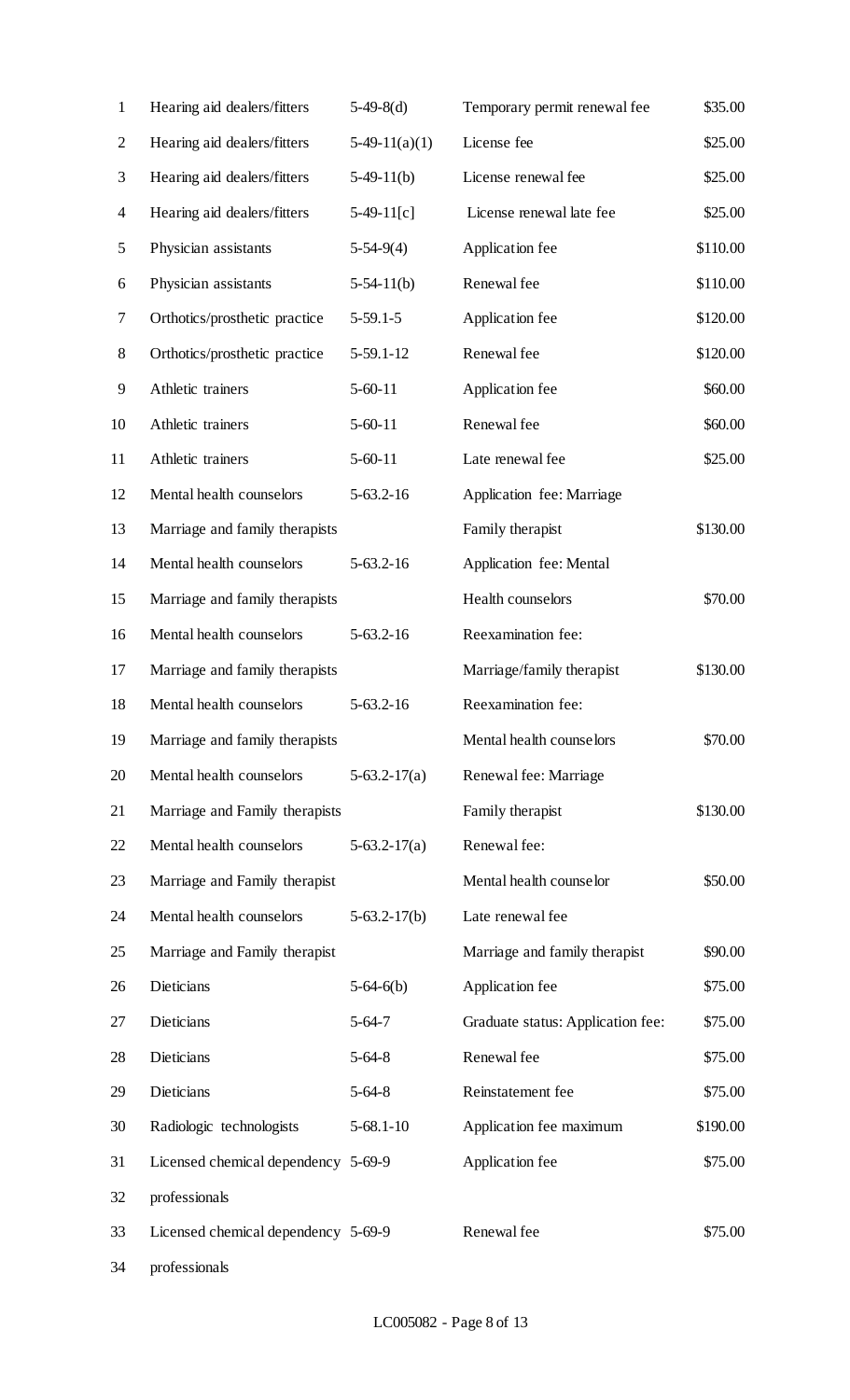| 1              | Licensed chemical                         | $5-69-9$           | Application fee                               | \$75.00  |
|----------------|-------------------------------------------|--------------------|-----------------------------------------------|----------|
| $\overline{2}$ | Licensed chemical dependency 5-69-9       |                    | Application fee                               | \$75.00  |
| 3              | clinical supervisor                       |                    |                                               |          |
| 4              | Licensed chemical dependency 5-69-9       |                    | Renewal fee                                   | \$75.00  |
| 5              | clinical supervisor                       |                    |                                               |          |
| 6              | Deaf interpreters                         | $5-71-8(a)(3)$     | License fee maximum                           | \$25.00  |
| 7              | Deaf interpreters                         | $5-71-8(a)(3)$     | License renewal fee                           | \$25.00  |
| $8\,$          | Milk producers                            | $21 - 2 - 7(g)(1)$ | In-state milk processor                       | \$160.00 |
| 9              | Milk producers                            | $21 - 2 - 7(g)(2)$ | Out-of-state milk processor                   | \$160.00 |
| 10             | Milk producers                            | $21 - 2 - 7(g)(3)$ | Milk distributors                             | \$160.00 |
| 11             | Frozen desserts                           | $21-9-3(1)$        | In-state wholesale                            | \$550.00 |
| 12             | Frozen desserts                           | $21 - 9 - 3(2)$    | Out-of-state wholesale                        | \$160.00 |
| 13             | Frozen desserts                           | $21 - 9 - 3(3)$    | Retail frozen dess processors                 | \$160.00 |
| 14             | Meats                                     | $21 - 11 - 4$      | Wholesale                                     | \$160.00 |
| 15             | Meats                                     | $21 - 11 - 4$      | Retail                                        | \$40.00  |
| 16             | Shellfish packing houses                  | $21 - 14 - 2$      | License fee: Shipper/reshipper                | \$320.00 |
| 17             | Shellfish packing houses                  | $21 - 14 - 2$      | License fee: Shucker packer/repacker \$390.00 |          |
| 18             | Non-alcoholic bottled beverages,          |                    |                                               |          |
| 19             | drinks & juices                           | $21 - 23 - 2$      | Bottler permit                                | \$550.00 |
| 20             | Non-alcoholic bottled beverages,          |                    |                                               |          |
| 21             | drinks and juices                         | $21 - 23 - 2$      | Bottle apple cider fee                        | \$60.00  |
| 22             | Farm home food manufacturers 21-27-6.1(4) |                    | Registration fee                              | \$65.00  |
| 23             | Cottage food manufacturers                | $21 - 27 - 6.2(4)$ | <b>Registration fee</b>                       | \$65.00  |
| 24             | Food businesses                           | $21-27-10(e)(1)$   | Food processors wholesale                     | \$300.00 |
| 25             | Food businesses                           | $21-27-10(e)(2)$   | Food processors retail                        | \$120.00 |
| 26             | Food businesses                           | $21-27-10(e)(3)$   | Food service establishments                   |          |
| 27             |                                           |                    | 50 seats or less                              | \$160.00 |
| 28             | Food businesses                           | $21-27-10(e)(3)$   | Food service establishments                   |          |
| 29             |                                           |                    | more than 50 seats                            | \$240.00 |
| 30             | Food businesses                           | $21-27-10(e)(3)$   | Mobile food service units                     | \$100.00 |
| 31             | Food businesses                           | $21-27-10(e)(3)$   | Industrial caterer or food vending            |          |
| 32             |                                           |                    | Machine commissary                            | \$280.00 |
| 33             | Food businesses                           | $21-27-10(e)(3)$   | Cultural heritage educational Facility        | \$80.00  |
| 34             | Food businesses                           | $21-27-10(e)(4)$   | Vending Machine Location                      |          |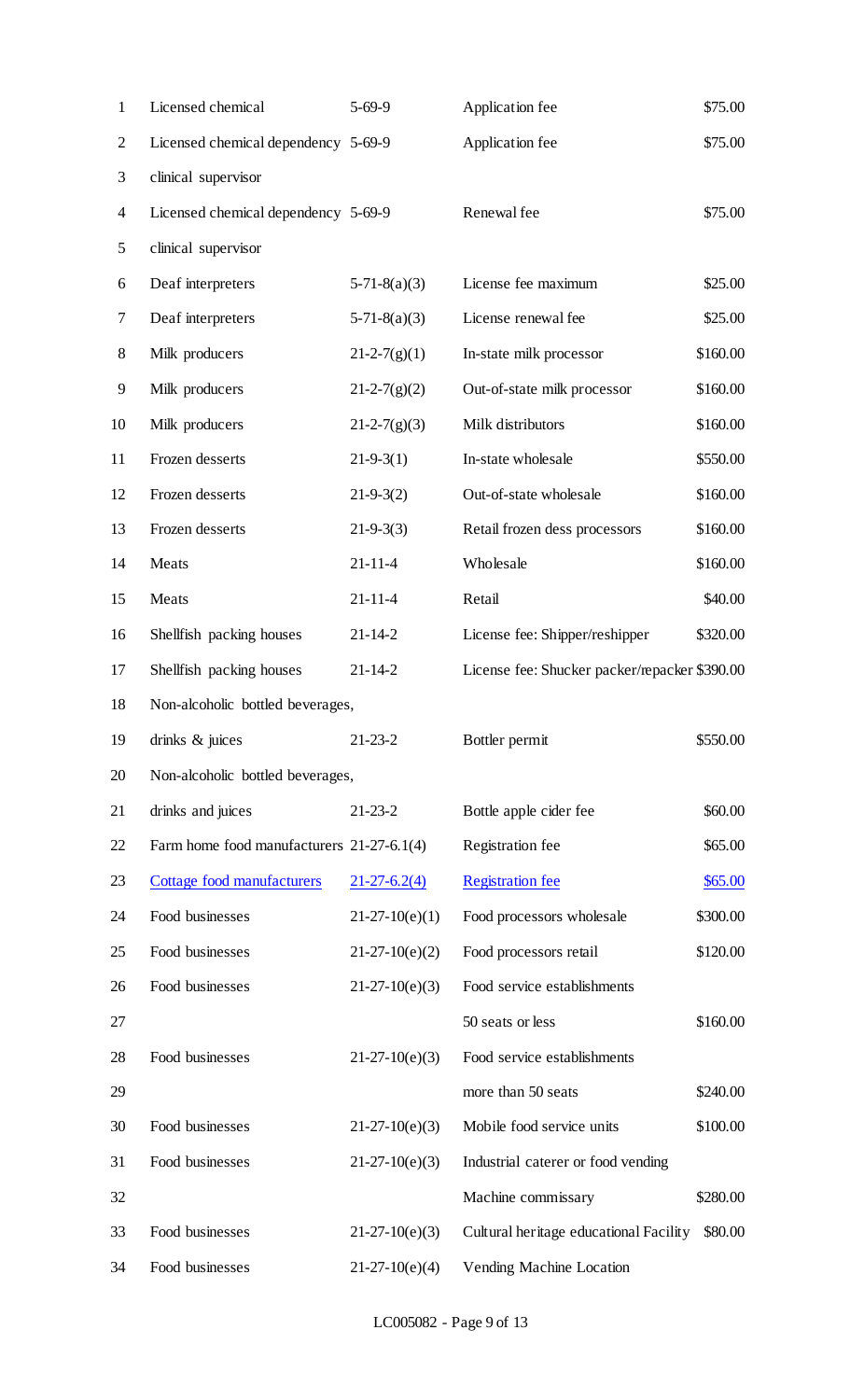| $\mathbf{1}$   |                          |                     | 3 units or less                                | \$50.00  |
|----------------|--------------------------|---------------------|------------------------------------------------|----------|
| $\overline{2}$ | Food businesses          | $21-27-10(e)(4)$    | Vending Machine Location                       |          |
| 3              |                          |                     | 4-10 units                                     | \$100.00 |
| 4              | Food businesses          | $21-27-10(e)(4)$    | Vending Machine Location $=$                   |          |
| 5              |                          |                     | 11 units                                       | \$120.00 |
| 6              | Food businesses          | $21-27-10(e)(5)$    | Retail Mkt 1-2 cash registers                  | \$120.00 |
| 7              | Food businesses          | $21-27-10(e)(5)$    | Retail Market 3-5 cash registers               | \$240.00 |
| 8              | Food businesses          | $21-27-10(e)(5)$    | Retail Market = $6$ Cash registers             | \$510.00 |
| 9              | Food businesses          | $21-27-10(e)(6)$    | Retail food peddler                            | \$100.00 |
| 10             | Food businesses          | $21-27-10(e)(7)$    | Food warehouses                                | \$190.00 |
| 11             | Food businesses          | 21-27-11.2          | Certified food safety mgr                      | \$50.00  |
| 12             | License verification fee | $23 - 1 - 16.1$     | All license types                              | \$50.00  |
| 13             | Tattoo and body piercing | $23 - 1 - 39$       | Annual registration fee: Person                | \$90.00  |
| 14             | Tattoo and body piercing | $23 - 1 - 39$       | Annual registration fee: establishment \$90.00 |          |
| 15             | Vital records            | $23-3-25(a)(1)$     | Certificate of birth, fetal death,             |          |
| 16             |                          |                     | death, marriage, birth, or                     |          |
| 17             |                          |                     | Certification that such record                 |          |
| 18             |                          |                     | Cannot be found                                | \$20.00  |
| 19             | Vital records            | $23-3-25(a)(1)$     | Each duplicate of certificate of               |          |
| 20             |                          |                     | birth, fetal death, death,                     |          |
| 21             |                          |                     | marriage, birth, or certification              |          |
| 22             |                          |                     | that such record cannot be found               | \$15.00  |
| 23             | Vital records            | $23 - 3 - 25(a)(2)$ | Each additional calendar year                  |          |
| 24             |                          |                     | Search, if within 3 months of                  |          |
| 25             |                          |                     | original search and if receipt of              |          |
| 26             |                          |                     | original search presented                      | \$2.00   |
| 27             | Vital records            | $23 - 3 - 25(a)(3)$ | <b>Expedited service</b>                       | \$7.00   |
| 28             | Vital records            | $23-3-25(a)(4)$     | Adoptions, legitimations, or                   |          |
| 29             |                          |                     | Paternity determinations                       | \$15.00  |
| 30             | Vital records            | $23-3-25(a)(5)$     | Authorized corrections,                        |          |
| 31             |                          |                     | Alterations, and additions                     | \$10.00  |
| 32             | Vital records            | $23-3-25(a)(6)$     | Filing of delayed record and                   |          |
| 33             |                          |                     | <b>Examination of documentary Proof</b>        | \$20.00  |
| 34             | Vital records            | $23 - 3 - 25(a)(6)$ | Issuance of certified copy of a                |          |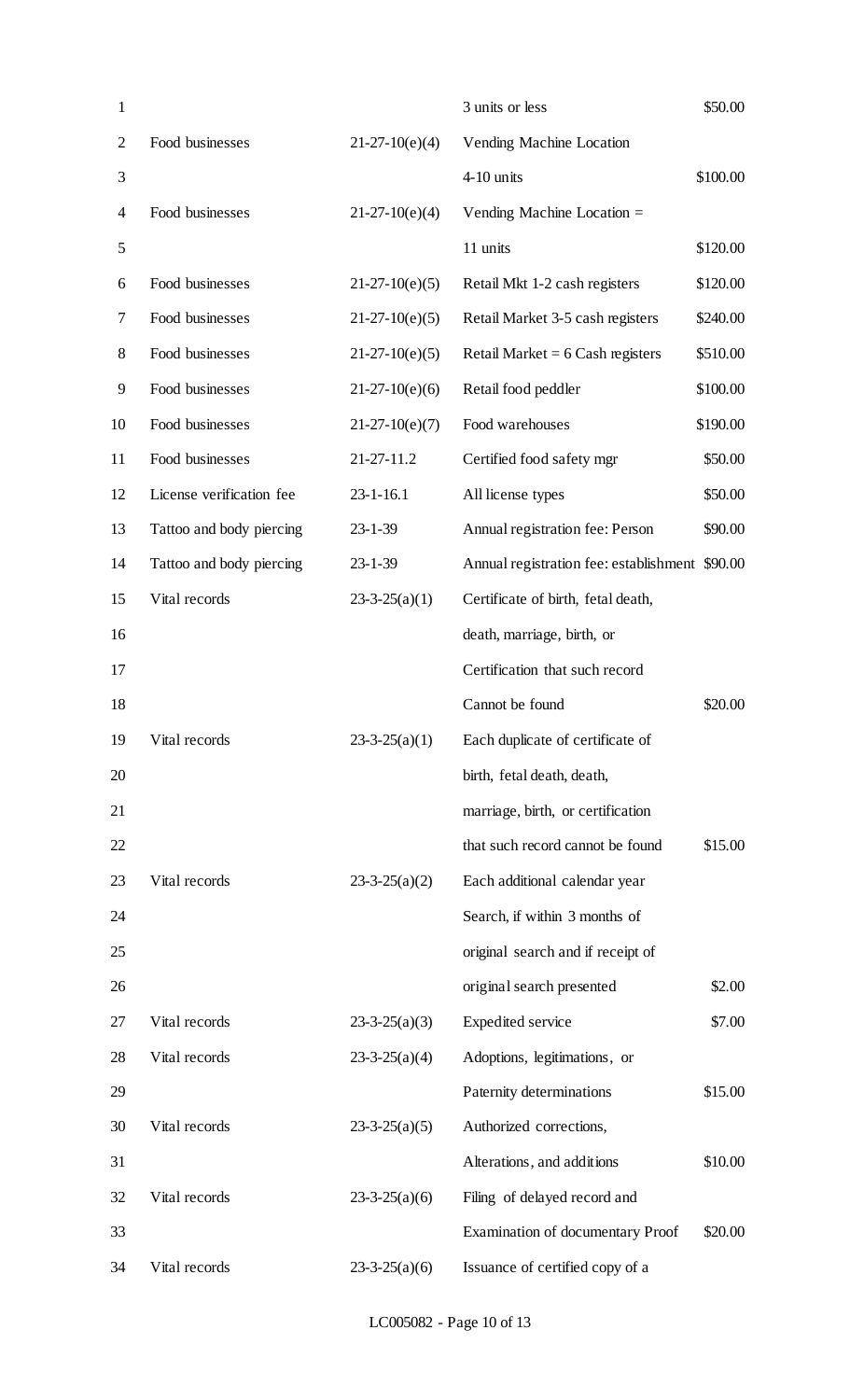| $\mathbf{1}$   |                                                 |                   | delayed record                        | \$20.00     |
|----------------|-------------------------------------------------|-------------------|---------------------------------------|-------------|
| $\overline{2}$ | Medical Examiner                                | $23 - 4 - 13$     | Autopsy reports                       | \$40.00     |
| 3              | <b>Medical Examiner</b>                         | $23 - 4 - 13$     | Cremation certificates and statistics | \$30.00     |
| 4              | Medical Examiner                                | $23 - 4 - 13$     | Testimony in civil suits:             |             |
| 5              |                                                 |                   | Minimum/day                           | \$650.00    |
| 6              | Medical Examiner                                | $23 - 4 - 13$     | Testimony in civil suits:             |             |
| 7              |                                                 |                   | Maximum/day                           | \$3,250.00  |
| 8              | Emergency medical technicians 23-4.1-10[c]      |                   | Annual fee: ambulance                 |             |
| 9              |                                                 |                   | service maximum                       | \$540.00    |
| 10             | Emergency medical technicians 23-4.1-10[c]      |                   | Annual fee: vehicle license           |             |
| 11             |                                                 |                   | maximum                               | \$275.00    |
| 12             | Emergency medical technicians 23-4.1-10[c]      |                   | Triennial fee: EMT license            |             |
| 13             |                                                 |                   | maximum                               | \$120.00    |
| 14             | Emergency medical technicians $23-4.1-10(c)(2)$ |                   | Exam fee maximum: EMT                 | \$120.00    |
| 15             | Emergency medical technicians $23-4.1-10(c)(2)$ |                   | Vehicle inspection maximum            | \$190.00    |
| 16             | Clinical laboratories                           | $23-16.2-4(a)$    | Clinical laboratory license per       |             |
| 17             |                                                 |                   | specialty                             | \$650.00    |
| 18             | Clinical laboratories                           | $23-16.2-4(a)$    | Laboratory station license            | \$650.00    |
| 19             | Clinical laboratories                           | $23-16.2-4(b)$    | Permit fee                            | \$70.00     |
| 20             | Health care facilities                          | 23-17-38          | Hospital: base fee annual             | \$16,900.00 |
| 21             | Health care facilities                          | 23-17-38          | Hospital: annual per bed fee          | \$120.00    |
| 22             | Health care facilities                          | 23-17-38          | ESRD: annual fee                      | \$3,900.00  |
| 23             | Health care facilities                          | 23-17-38          | Home nursing care/home                |             |
| 24             |                                                 |                   | Care providers                        | \$650.00    |
| 25             | Health care facilities                          | 23-17-38          | OACF: annual fee                      | \$650.00    |
| 26             | Assisted living residences/                     |                   |                                       |             |
| 27             | administrators                                  | $23-17.4-15.2(d)$ | License application fee:              | \$220.00    |
| 28             | Assisted living residences/                     |                   |                                       |             |
| 29             | administrators                                  | $23-17.4-15.2(d)$ | License renewal fee:                  | \$220.00    |
| 30             | Assisted living residences                      | 23-17.4-31        | Annual facility fee: base             | \$330.00    |
| 31             | Assisted living residences                      | 23-17.4-31        | Annual facility per bed               | \$70.00     |
| 32             | Nursing assistant registration                  | 23-17.9-3         | Application: competency               |             |
| 33             |                                                 |                   | evaluation training program           |             |
| 34             |                                                 |                   | maximum                               | \$325.00    |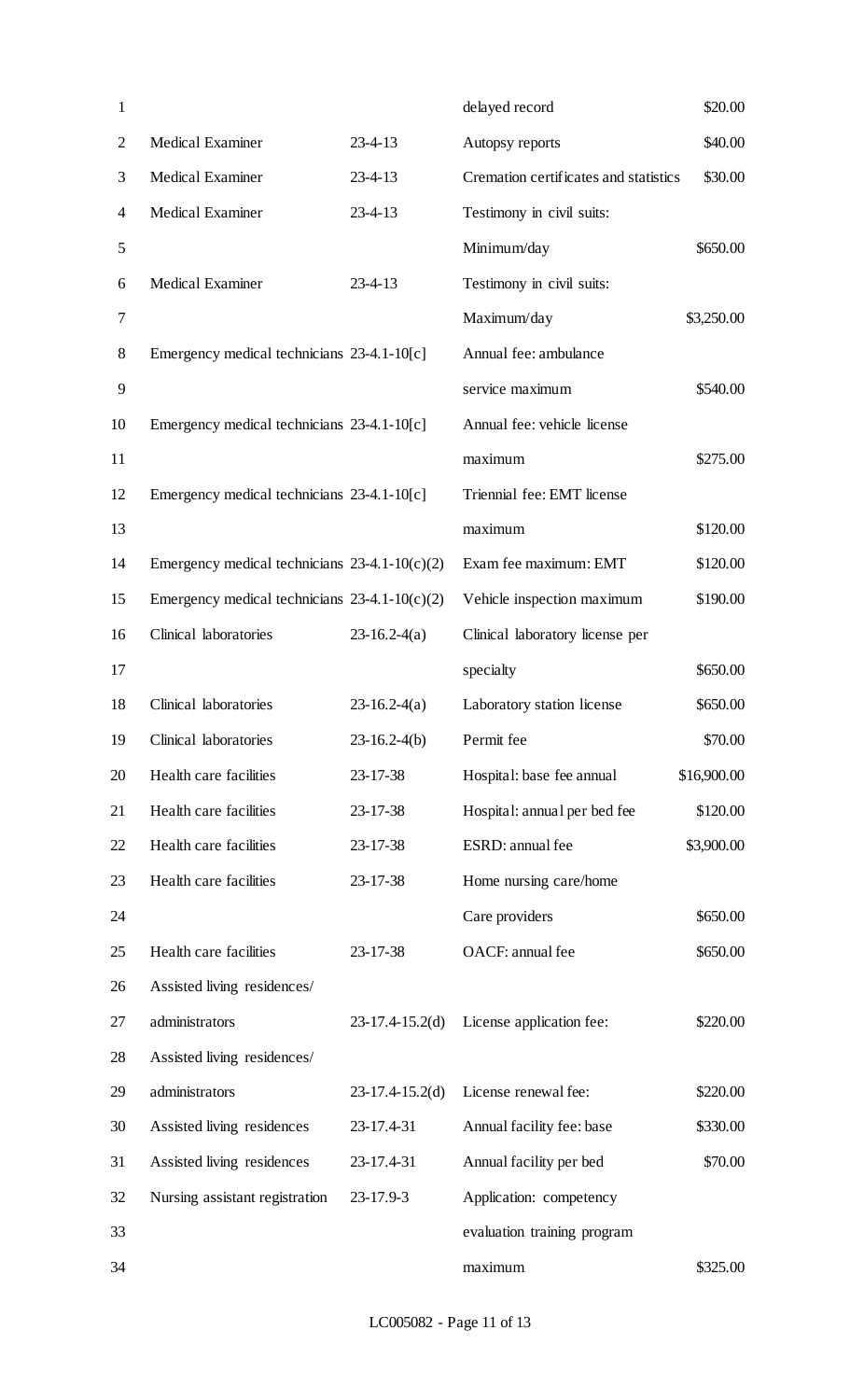| $\mathbf{1}$   | Nursing assistant registration | 23-17.9-5      | Application fee                      | \$35.00  |
|----------------|--------------------------------|----------------|--------------------------------------|----------|
| $\overline{2}$ | Nursing assistant registration | 23-17.9-5      | Exam fee: skills proficiency         | \$170.00 |
| 3              | Nursing assistant registration | 23-17.9-6      | Registration fee                     | \$35.00  |
| 4              | Nursing assistant registration | 23-17.9-7      | Renewal fee                          | \$35.00  |
| 5              | Sanitarians                    | $23-19.3-5(a)$ | Registration fee                     | \$25.00  |
| 6              | Sanitarians                    | $23-19.3-5(b)$ | Registration renewal                 | \$25.00  |
| 7              | Massage therapy                | $23-20.8-3(e)$ | Massage therapist appl fee           | \$65.00  |
| 8              | Massage therapy                | $23-20.8-3(e)$ | Massage therapist renewal fee        | \$65.00  |
| 9              | <b>Recreational facilities</b> | $23 - 21 - 2$  | Application fee                      | \$160.00 |
| 10             | Swimming pools                 | $23 - 22 - 6$  | Application license: first pool      | \$250.00 |
| 11             | Swimming pools                 | $23 - 22 - 6$  | Additional pool fee at same location | \$75.00  |
| 12             | Swimming pools                 | $23 - 22 - 6$  | Seasonal application license:        |          |
| 13             |                                |                | first pool                           | \$150.00 |
| 14             | Swimming pools                 | $23 - 22 - 6$  | Seasonal additional pool fee at      |          |
| 15             |                                |                | same location                        | \$75.00  |
| 16             | Swimming pools                 | $23 - 22 - 6$  | Year-round license for non-profit    | \$25.00  |
| 17             | Swimming pools                 | 23-22-10       | Duplicate license                    | \$2.00   |
| 18             | Swimming pools                 | 23-22-12       | Penalty for violations               | \$50.00  |
| 19             | Respiratory care practitioners | 23-39-11       | Application fee                      | \$60.00  |
| 20             | Respiratory care practitioners | 23-39-11       | Renewal fee                          | \$60.00  |
|                |                                |                |                                      |          |

SECTION 3. This act shall take effect upon passage.

======== LC005082 ========